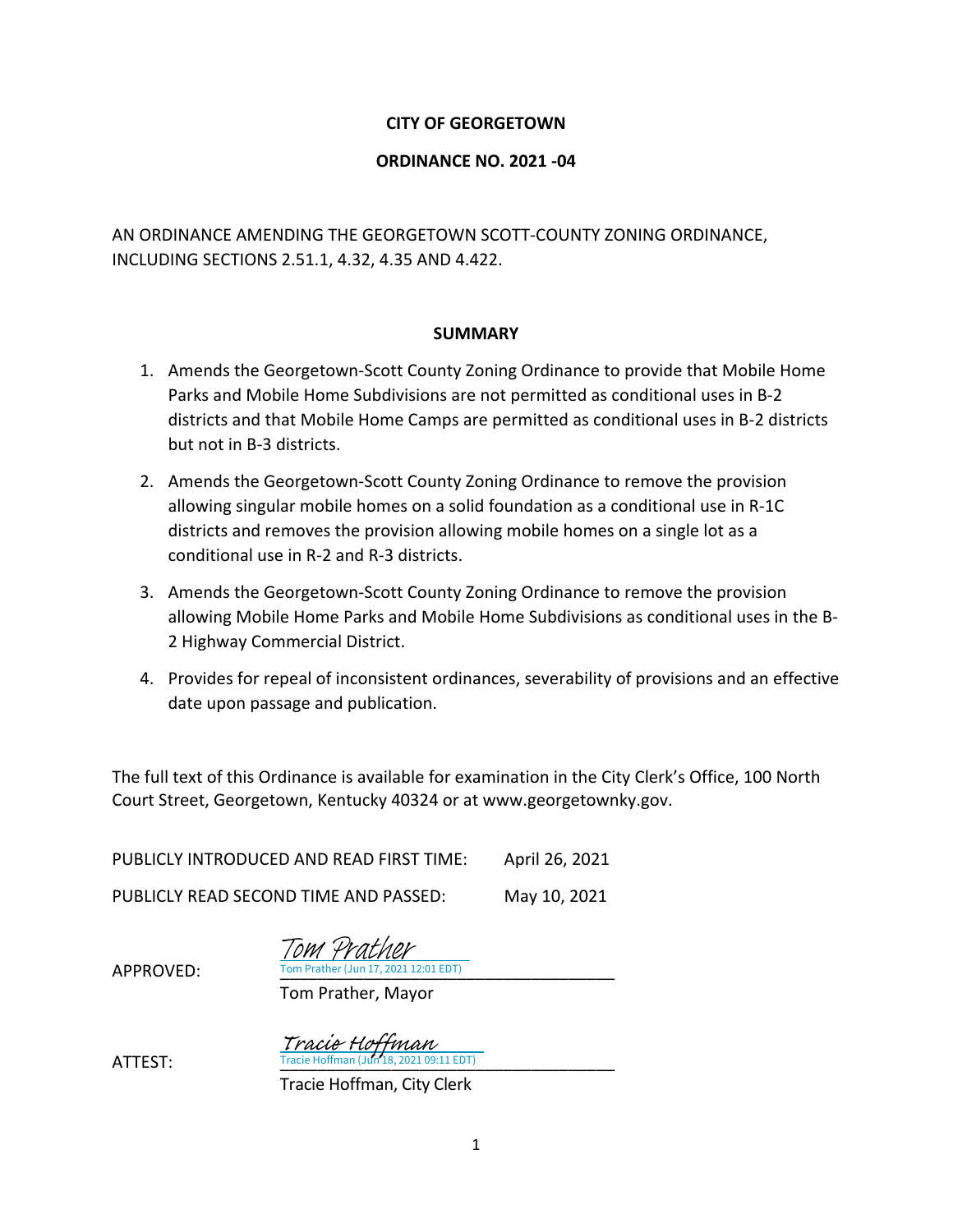I, Devon E. Golden, hereby certify I am an Attorney licensed to practice law in the Commonwealth of Kentucky. My office is located at 100 North Court Street, Georgetown, Kentucky 40324. I further certify the foregoing Summary of Ordinance 2021-04 of the City of Georgetown, Kentucky, was prepared in accordance with the requirements of KRS 83A.060(9) and is a true and accurate summary of the contents of said Ordinance.

DeronGold

Devon E. Golden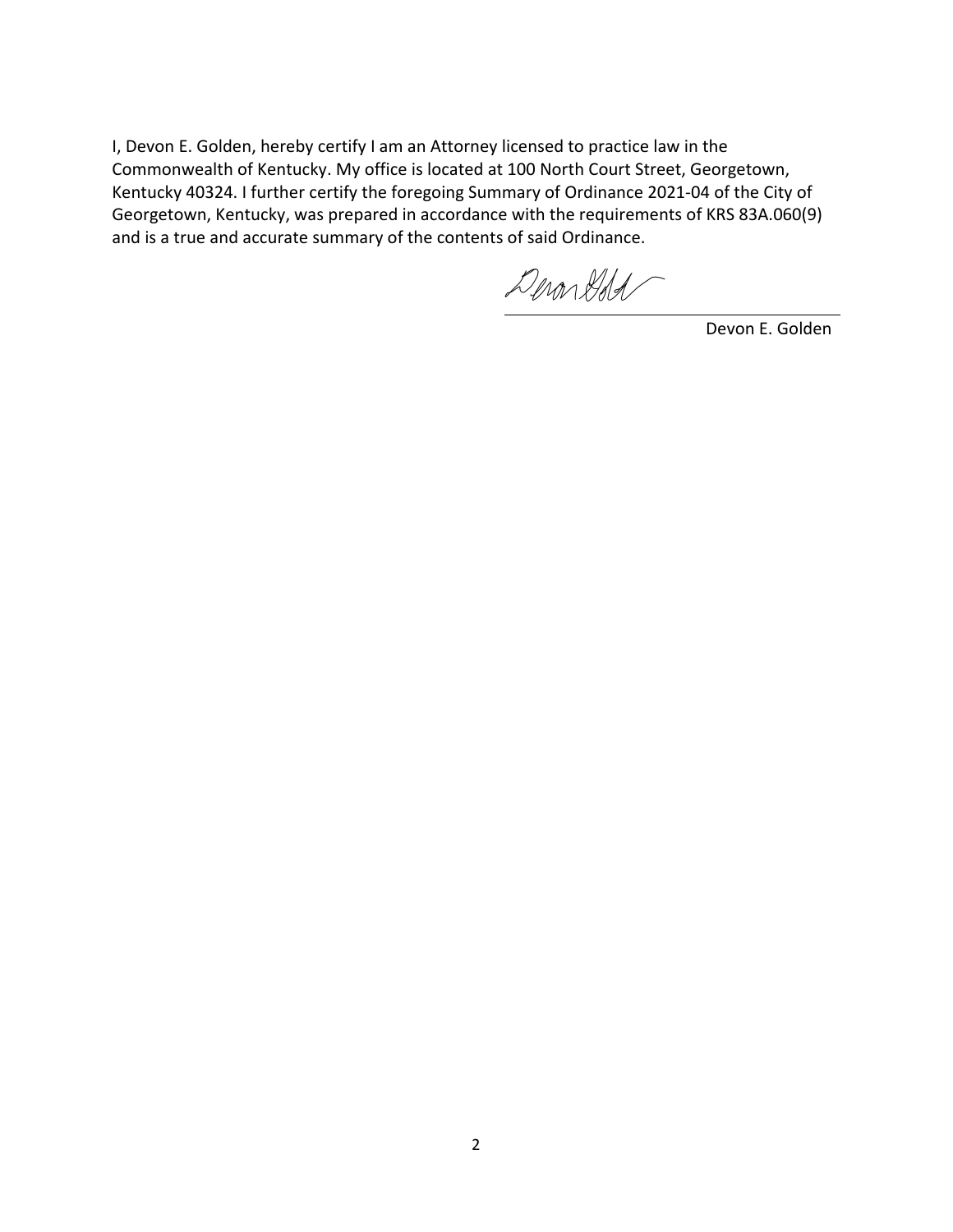#### **ORDINANCE 2021-04**

### **AN ORDINANCE AMENDING THE GEORGETOWN SCOTT-COUNTY ZONING ORDINANCE, INCLUDING SECTIONS 2.51.1, 4.32, 4.35 AND 4.422.**

Sponsor: Council Members Willow Hambrick and Karen Tingle-Sames

NOW, THEREFORE, BE IT ORDAINED BY THE CITY OF GEORGETOWN, KENTUCKY:

#### **SECTION ONE**

Article II, Section 2.51.1 of the Georgetown/Scott County Zoning Ordinance is amended as follows:

2.51.1

For the purpose of these regulations, four basic types of mobile homes development have been defined. They are: (1) mobile homes parks; (2) mobile home subdivisions; (3) mobile home camps (or trailer parks); and (4) a mobile home on a single lot and solid foundation. All such uses shall conform to all applicable provisions of KRS 219[-120 through 219.250], as amended, all provisions of this ordinance, and all attached special conditions.

- A. Mobile Home Parks and Mobile Home Subdivisions: May be permitted as a conditional use only in R-2[<sub>7</sub>] and R-3 [and B-2] districts. Mobile home camping areas may be permitted by conditional use in B-2 districts or as accessory uses in recreational areas. All mobile home parks shall be subject to the standards of development established in the Subdivision Regulations. A plat plan shall be submitted to the Enforcement Officer who shall review such plan to see that the following information at a minimum is shown:
	- 1. Name and address of applicant and/or owner.
	- 2. Name, location and size of Mobile Home Park.
	- 3. Approximate dimensions and locations of lots (also numbered), roads and pavement, easements, parks, community buildings, existing buildings to remain, and existing buildings within 200 feet of exterior property lines.
	- 4. Contour lines at an interval of 10 feet along with existing natural features.
	- 5. General location of all utilities and method of sewage disposal.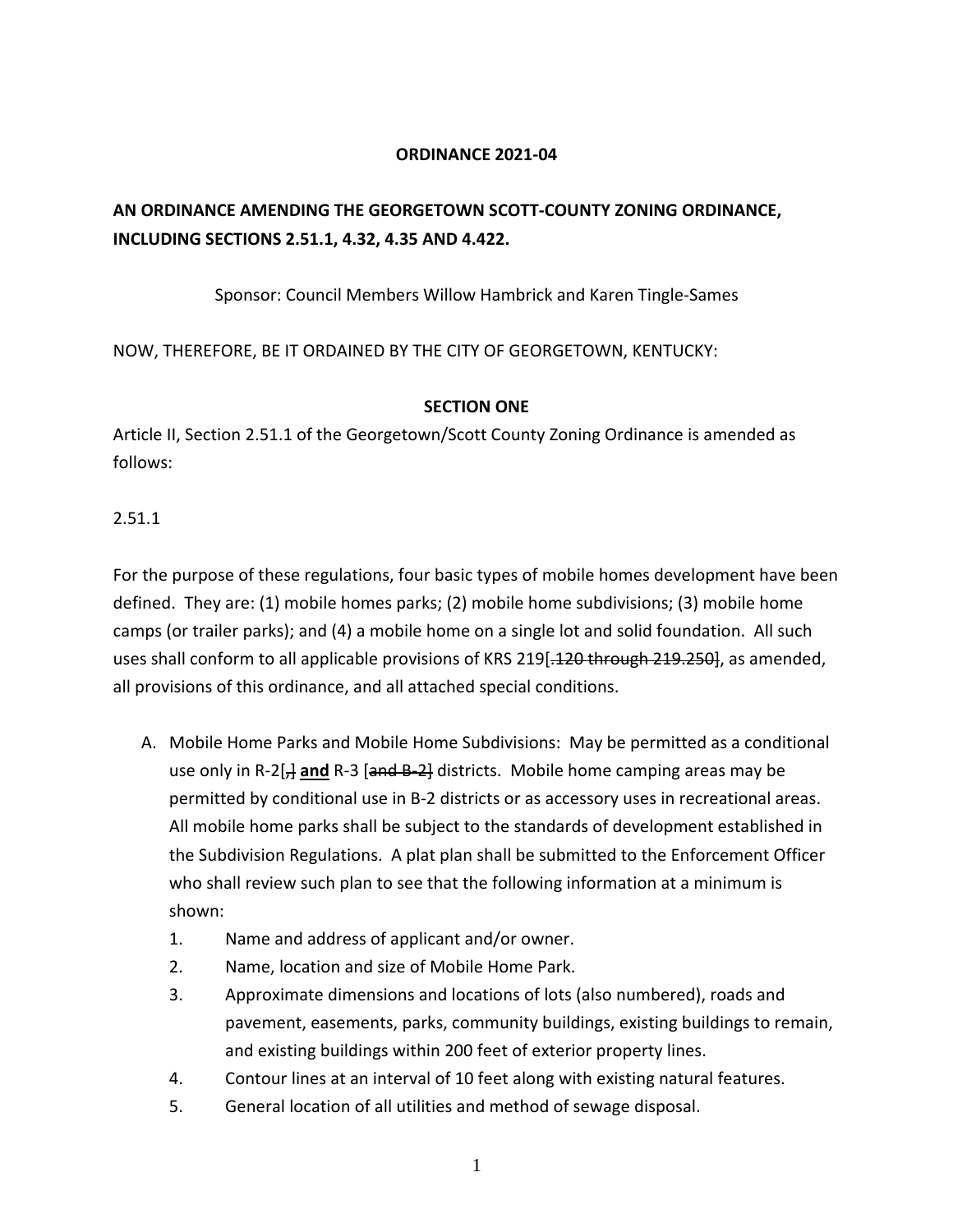- 6. Public or community areas.
- 7. Large scale plan of at least one typical mobile home lot showing mobile home location, automobile parking space, minimum yard requirements, etc.
- 8. Location of planting for landscaping or buffer purposes when necessary.
- 9. Identification of abutting property owners.
- 10. Proposed street right-of-way and pavement type and widths along with curb gutter and sidewalk proposals.
- 11. Certificates from the County Health Officer. When the Enforcement Officer has determined the application for mobile home parks or trailer camps complete, including payment of fees, the application is sent to the Board of Adjustment who shall proceed to consider the application in the same manner as set forth in Paragraph 2.33 and in KRS 100.217 through 100.263.
- B. In the case of Mobile Home Subdivision the applicant is expected to meet all of the requirements for preliminary plat approval in his initial application to the Board. Upon preliminary approval of the mobile home subdivision by the Board the application together with any conditions the Board might attach, the application is forwarded to the Planning Commission for Preliminary and Final Plat consideration. Both bodies must approve the application and act on all variances requested before any site preparation may begin.
- C. Mobile homes are permitted in Agricultural Districts and in Conservation Districts on the minimum lot size established for the district unless provisions of Article II, Section 2.1 (2) are applicable.
- D. Development Standards for Mobile Homes: The following standards and requirements are minimum standards for the development of mobile home facilities and may be increased at the option of the developer but may be decreased only by approved variances by the Board (and Planning Commission as in the case of subdivisions).

There are no minimum nor maximum numbers of mobile homes that may be permitted in an approved development, other than density requirements, special conditions that may be imposed by the Board (or Commission when subdividing), or self-imposed limitations that the developer presents. Development shall be in strict accordance with the plans approved by the Board or Commission, including any and all staged development.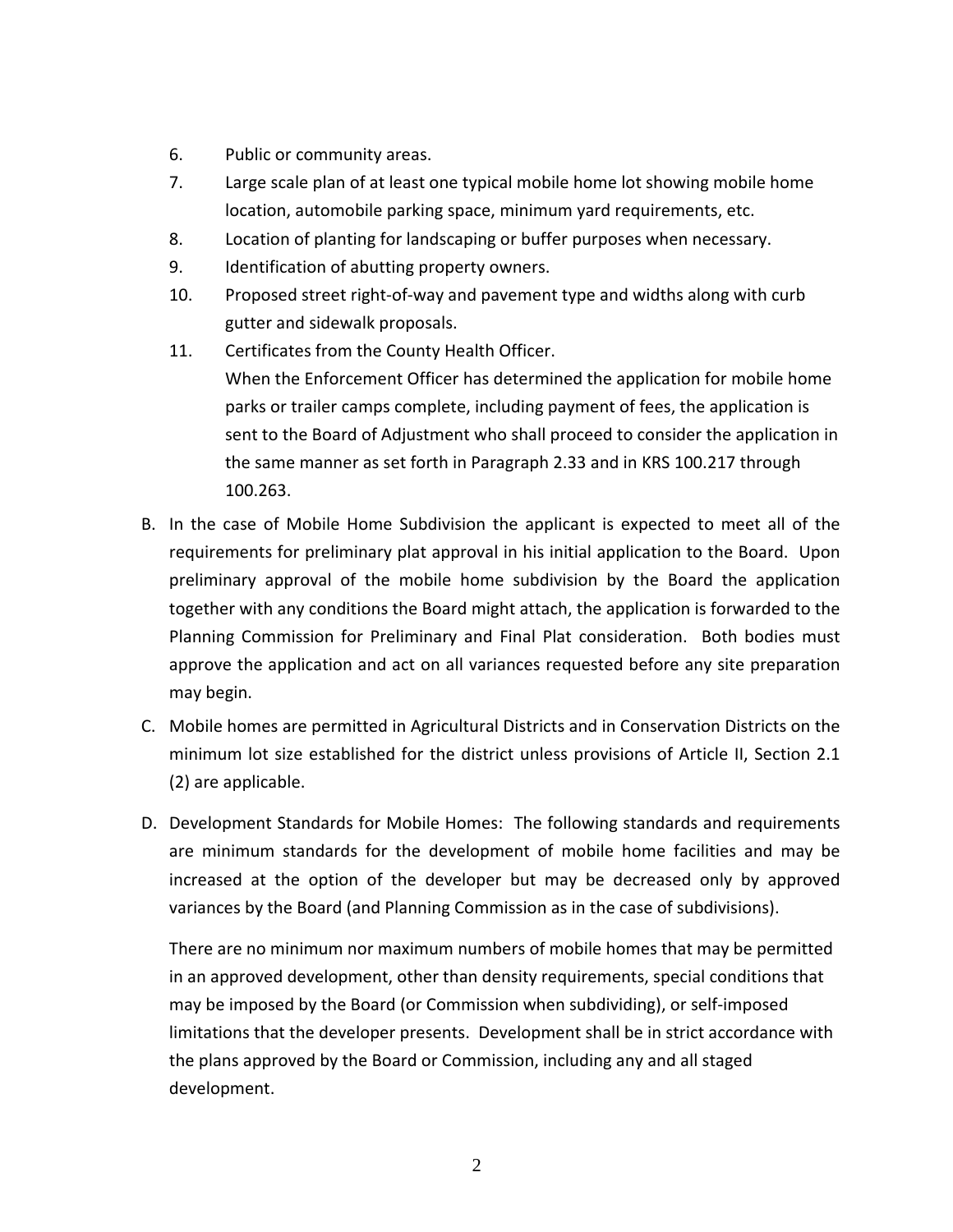1. Mobile Home Parks and Mobile Home Subdivisions: All requirements of the Zoning District in which such use is proposed and KRS shall apply. \*

\*Note: This is in keeping with the philosophy that mobile homes should be regulated in the same manner as houses. Therefore, where permitted, mobile home parks, mobile home subdivisions and mobile homes on a single lot are subjected to the same regulations, subdivision and zoning, as single family houses.

- 2. Mobile Home Camps (or camping areas for trailers) are permitted as a conditional use only in [B-3] **B-2** districts or as conditional accessory uses in major recreational areas. Due to the temporary or seasonal nature of this use, special development regulations are necessary. In addition to fulfilling the requirements of KRS 219.120-219.250] as a minimum, the following requirements are to be followed:
	- a. The same application, unless changes were granted, that is submitted to the Board of Adjustment, shall be submitted to the Department of Health for their consideration.
	- b. The minimum lot for each trailer is 3,000 square feet.
	- c. Adequate open space and recreation areas shall be provided in accessible locations.
	- d. Accessory commercial uses are permitted, but no closer than 100 feet from the nearest trailer or camping lot.
	- e. The layout and lot arrangement shall [be such that] provide maximum privacy [was an obvious consideration]. This may be achieved through landscaping, natural features, radial or alternative lot arrangements, etc.
	- f. The surface of the parking area shall be improved, either paved or (8") compacted gravel or as approved by the Board.
	- g. All roads shall be improved as approved by the Board.
	- h. All lots and streets shall be properly drained.
- E. Issuance of Building Permit: The Planning Commission or the Board of Adjustment, if delegated by the Planning Commission, may attach reasonable special conditions to its approval of a mobile home development and may direct the Enforcement Officer to issue a building permit. The Enforcement Officer shall not issue a building permit until he has received written authorization from the Planning Commission or Board of Adjustment, and the applicant shall not start construction until he has also obtained a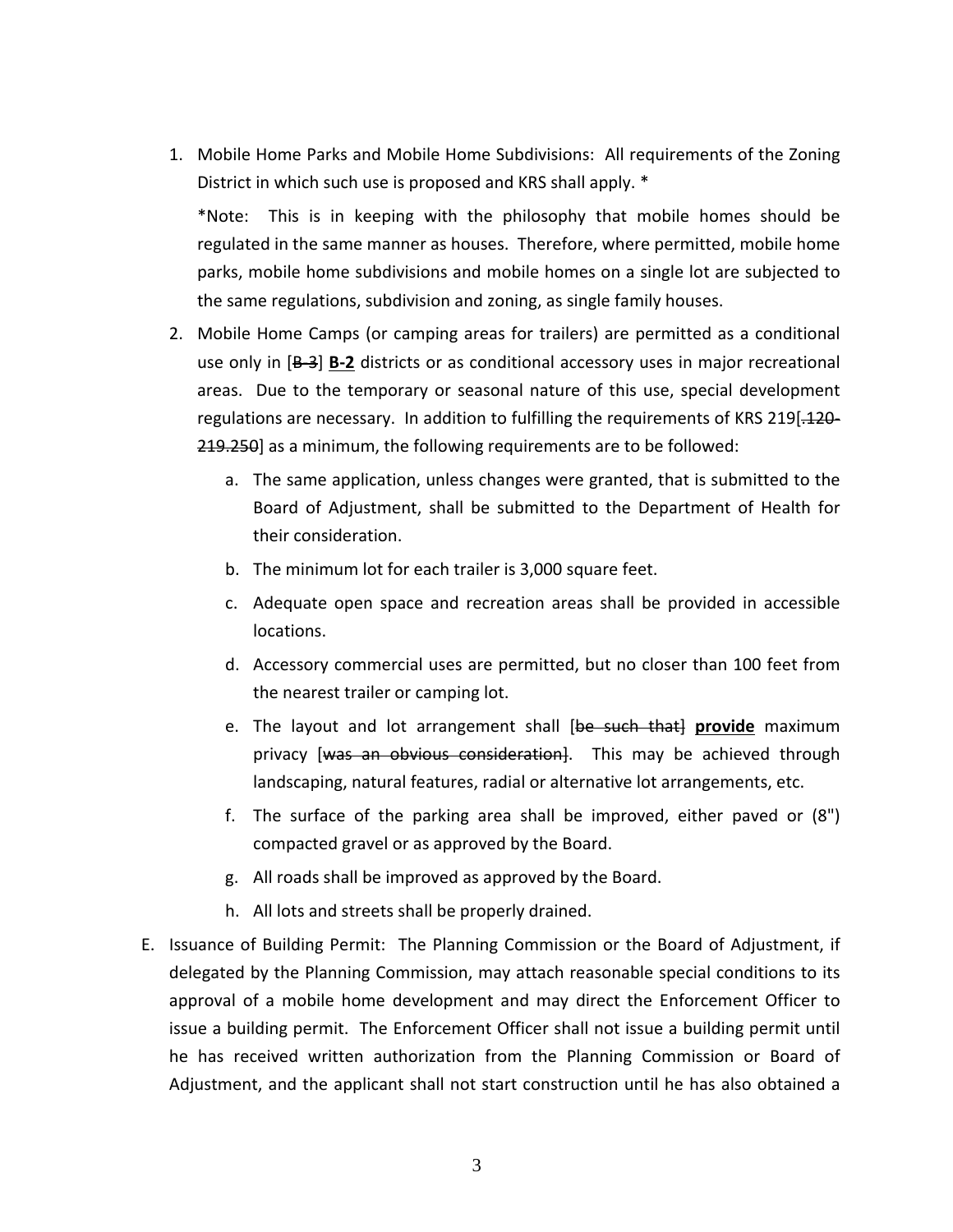valid construction permit from the State Department of Health as required by [Kentucky] Revised Statutes 219.150] **KRS 219**.

- F. Issuance of Certificate of Occupancy: The Enforcement Officer shall issue a certificate of occupancy only after he has determined that the mobile home development has been prepared according to all applicable regulations and special conditions. The applicant must also obtain a valid permit to operate from the State Department of Health as required by [Kentucky Revised Statutes 219.130] **KRS 219**.
- G. Non-conforming mobile homes and mobile home parks: All mobile homes within the county which are non-conforming may continue in their present location as long as the mobile home is occupied by the present occupant. Should the present occupant move elsewhere, the right to maintain a substandard mobile home park shall terminate and the owners shall be required to move the mobile home.
- H. Mobile homes in agricultural and conservation districts: the following regulations shall be applicable in A-1 and C-1 districts.

Mobile homes may be permitted in Agricultural districts and in conservation districts on the lot sizes specified for farm dwellings.

#### **SECTION TWO**

Article IV, Section 4.32 of the Georgetown/Scott County Zoning Ordinance is amended as follows:

#### 4.32 CONDITIONAL USES IN R-1B, R-1C DISTRICTS

- A. Home occupations.
- B. Funeral Homes.
- C. Professional offices.
- D. [Singular mobile homes on a solid foundation and underpinned in R-1C districts only.] **This section intentionally left blank.**
- E. Type II licensed day care facilities (amendment dated 8/20/85)
- F. Bed & Breakfast as defined in Section 2.1 above and limited to those properties with direct access to arterial roads as defined by the Transportation Element of the Comprehensive Plan – W. Main Street (extending to Kentucky Avenue) and S. Broadway (extending to Hiawatha Trail). Signage shall be limited as set forth in the Sign Ordinance located in Appendix C (amendment effected within the city limits of Georgetown,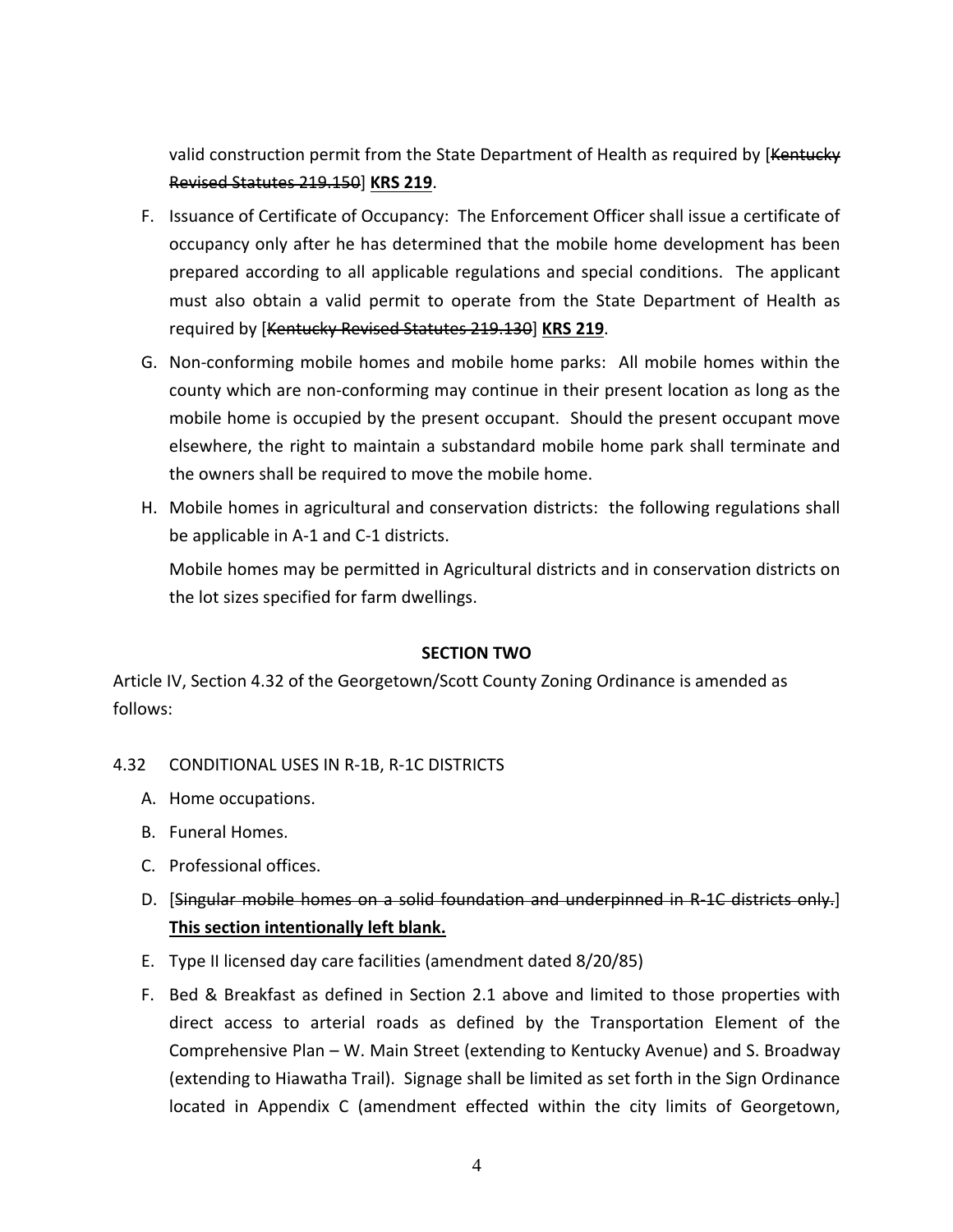10/16/2003, by Ordinance No. 2003-031).

#### **SECTION THREE**

Article IV, Section 4.35 of the Georgetown/Scott County Zoning Ordinance is amended as follows:

#### 4.35 CONDITIONAL USES IN THE R-2 AND R-3 DISTRICTS

- A. Neighborhood commercial facilities as part of a planned development project. The procedure under Section 2.32-I shall be followed.
- B. Mobile home parks **and** mobile home subdivisions [and mobile homes on a single lot].
- C. Licensed Type II day care facilities. (Amendment dated 1/15/85)
- D. Home Occupations, as defined in section 2.1, above.
- E. Professional Office consisting of a low traffic office providing services, rather than sales or production which would require deliveries, inventories and vehicles, other than automobiles. To satisfy the requirement of low traffic, an office must have limited staff, including the professional(s) and a limited number of clients during the course of an average work day. The Board of Adjustment may require any reasonable documentation demonstrating the absence of moderate to heavy traffic. (Sections 4.35 D and E, Amendment dated 1/26/88)
- F. Bed and Breakfast as defined in Section 2.1 above. (Section 4.35 F added 5/2/91)
- G. Assisted Living Facilities (Section 4.35 G added 9/3/98)

#### **SECTION FOUR**

Article IV, Section 4.422 of the Georgetown/Scott County Zoning Ordinance is amended as follows:

#### 4.422 CONDITIONAL USES (B-2 HIGHWAY COMMERCIAL DISTRICT)

- A. Non-retail commercial**.**
- B. Outdoor storage and processing.
- C. Warehouses.
- D. Signs identifying the commercial activity on the same premises, billboards, etc. Only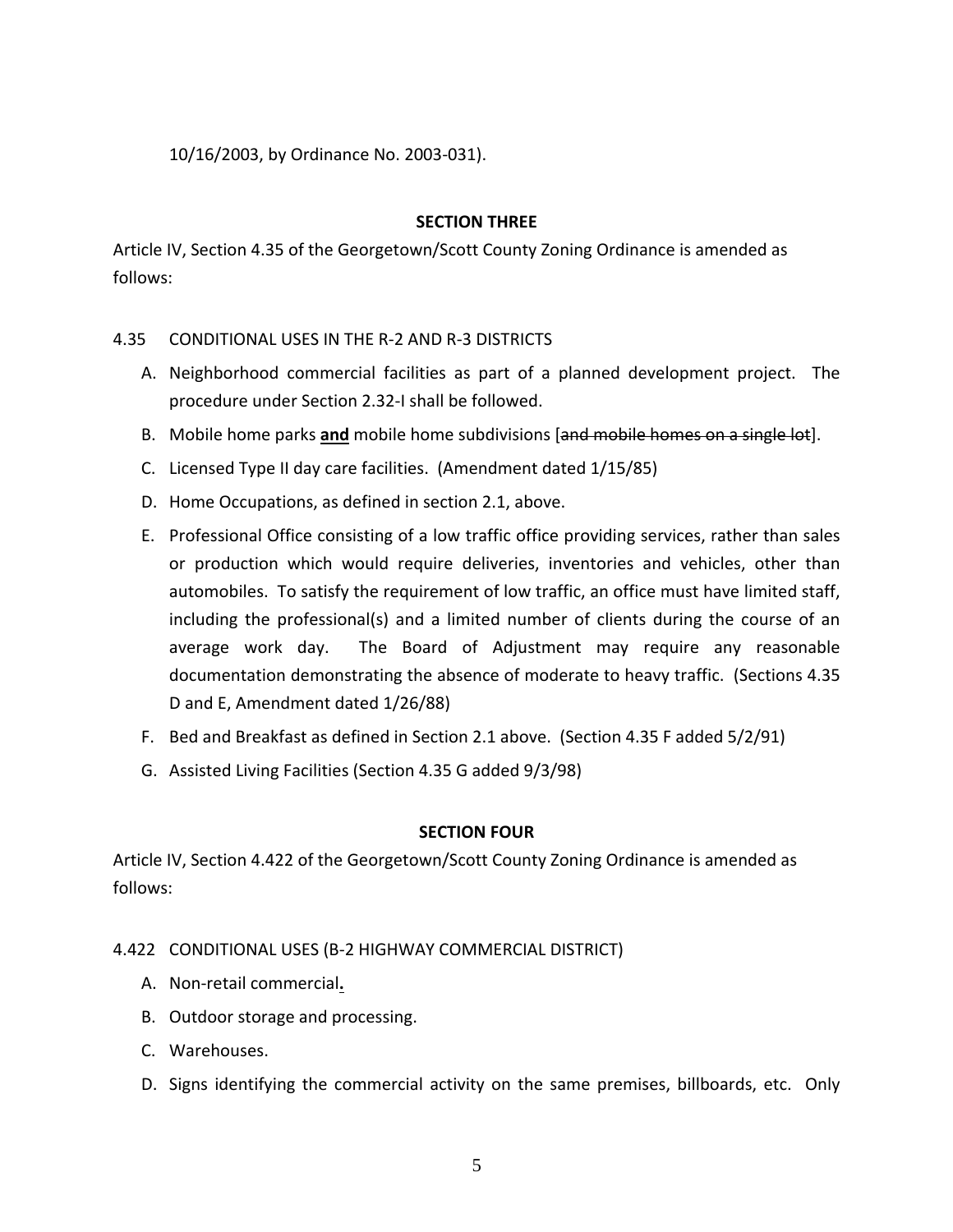one sign on the premises may be detached from the principal building. Such freestanding sign shall be at least five feet from side lot lines. No portion of any sign shall extend beyond any lot line. Flashing or changing lights which might be confused with traffic control lights are not permitted.

- E. Planned development project for commercial use only. The procedure under Section 2.32 shall be followed.
- F. [Mobile home parks,] [t]**T**railer camps and mobile home subdivisions.

#### **SECTION FIVE**

If any section, subsection, paragraph, sentence, clause, phrase, or a portion of this ordinance is declared illegal or unconstitutional or otherwise invalid, such declaration shall not affect the remaining portions hereof.

#### **SECTION SIX**

All ordinances or parts of ordinances in conflict with this Ordinance are hereby repealed.

#### **SECTION SEVEN**

This Ordinance shall be in full force and effect upon passage and publication.

PUBLICLY INTRODUCED AND READ FIRST TIME: April 26, 2021

PUBLICLY READ SECOND TIME AND PASSED: May 10, 2021

APPROVED:

ATTEST: [\\_\\_\\_\\_\\_\\_\\_\\_\\_\\_\\_\\_\\_\\_\\_\\_\\_\\_\\_\\_\\_\\_\\_\\_\\_\\_\\_\\_\\_\\_\\_\\_\\_\\_](https://na1.documents.adobe.com/verifier?tx=CBJCHBCAABAARa4yBvpDsLerQh4tqZKm_sukbKnf4AsJ)

Tom Prather (Jun 17, 2021 12:01 EDT) Tom Prather

Tom Prather, Mayor

Tracie Hoffman (Jun 18, 2021 09:11 EDT) Tracie Hoffman

Tracie Hoffman, City Clerk